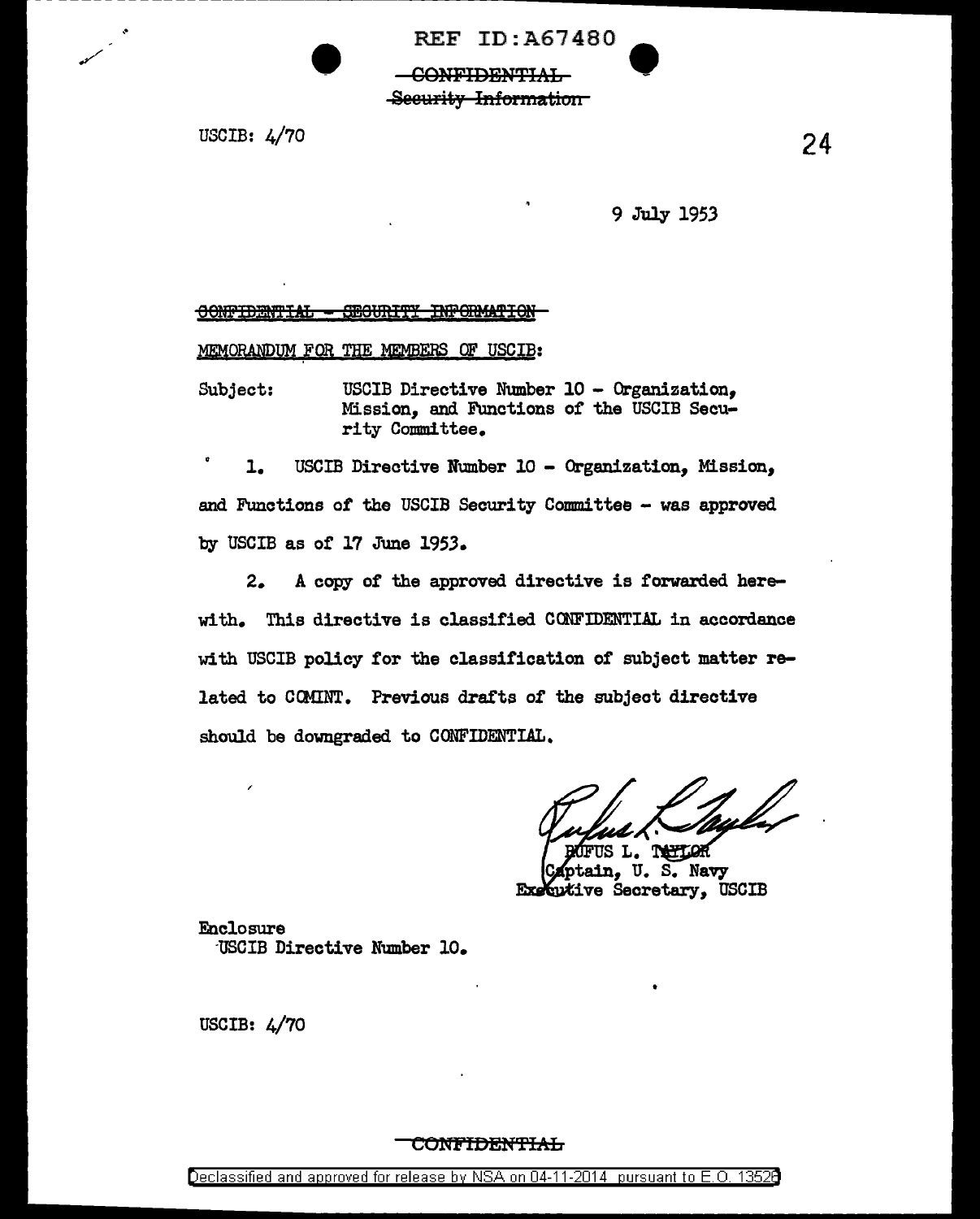**REF ID: A67480 CONFIDENTIAL** Security Information

OONFIDENTIAL - SECURITY INFORMATION

USCIB DIRECTIVE NUMBER 10 (CIBD #10) (Approved by USCIB as of 17 June 1953) ORGANIZATION, MISSION, AND FUNCTIONS OF THE

USCIB SECURITY COMMITTEE (USCIBSECCOM)

# **PURPOSE**

1. To assist the United States Communications Intelligence Board (USCIB) and the USCIB Executive Committee (USCIBEC) in the discharge of their prescribed duties and responsibilities, there is hereby established the United States Communications Intelligence Board Security Committee (USCIBSECCOM), whose terms of reference are set forth herein.

#### FUNCTIONS

2. The Security Committee shall serve as a standing group for USCIB and USCIBEC in matters of common interest involving the security of communications intelligence for which USCIB is responsible, and shall consider and make recommendations on all such matters. Such recommendations will be forwarded to the Executive Committee for action unless specifically directed otherwise by the Board.

3. The Security Committee shall also consider and make recommendations to the Executive Committee on matters concerning security standards and practices in the field of communications intelligence upon request of the Executive Secretary in his capacity as USCIB Security Officer.

**CONFIDENTIAL**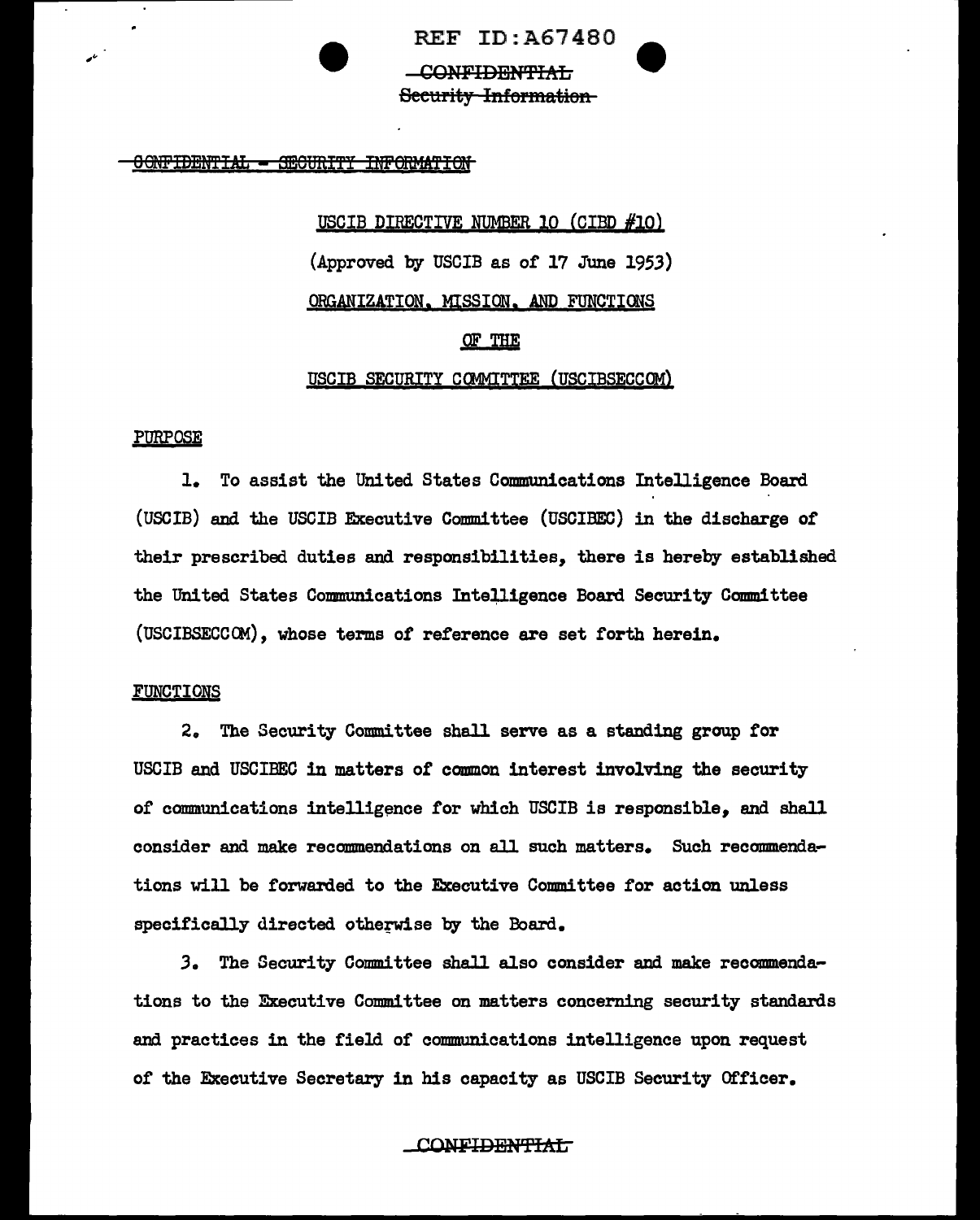REF ID:A67480 CONFIDENTIAL Seeurity Information

## **ORGANIZATION**

•

4. The Security Committee shall be composed *ot* one representative from each of the member departments and agencies of USCIB, to be designated by the incumbent USCIB member. An alternate member, vith plenary power, shall also be designated to act in the absence of the regular representative.

5. A permanent non-voting Chairman of the Security Committee shall be provided by the Executive Secretary, USCIB, from among the technical personnel assigned to the Executive Secretariat.

6. The Chairman shall be responsible for the efficient functioning or the Security Committee, and shall perform such administrative duties as may be required. To this end he shall prepare and distribute: agenda for meetings, papers in support of agenda items, resumes of decisions, minutes and vote sheet actions.

7. Secretarial services for the Security Committee shall be provided by the Executive Secretary, USCIB, from among the clerical personnel assigned to the Executive Secretariat.

#### PROCEDURES

8. The Security Committee shall meet regularly at the call of the Chairman. A special meeting may be called if, in the opinion of the Chairman or. any member of the committee, circumstances warrant such action.

9. An agenda shall be promulgated by the Chairman in advance of each regular meeting. Any member of the Security Committee may place

-2-

# Approved - 17 June 1953 **CIBD**  $\#10$

#### CONFIDENTIAL